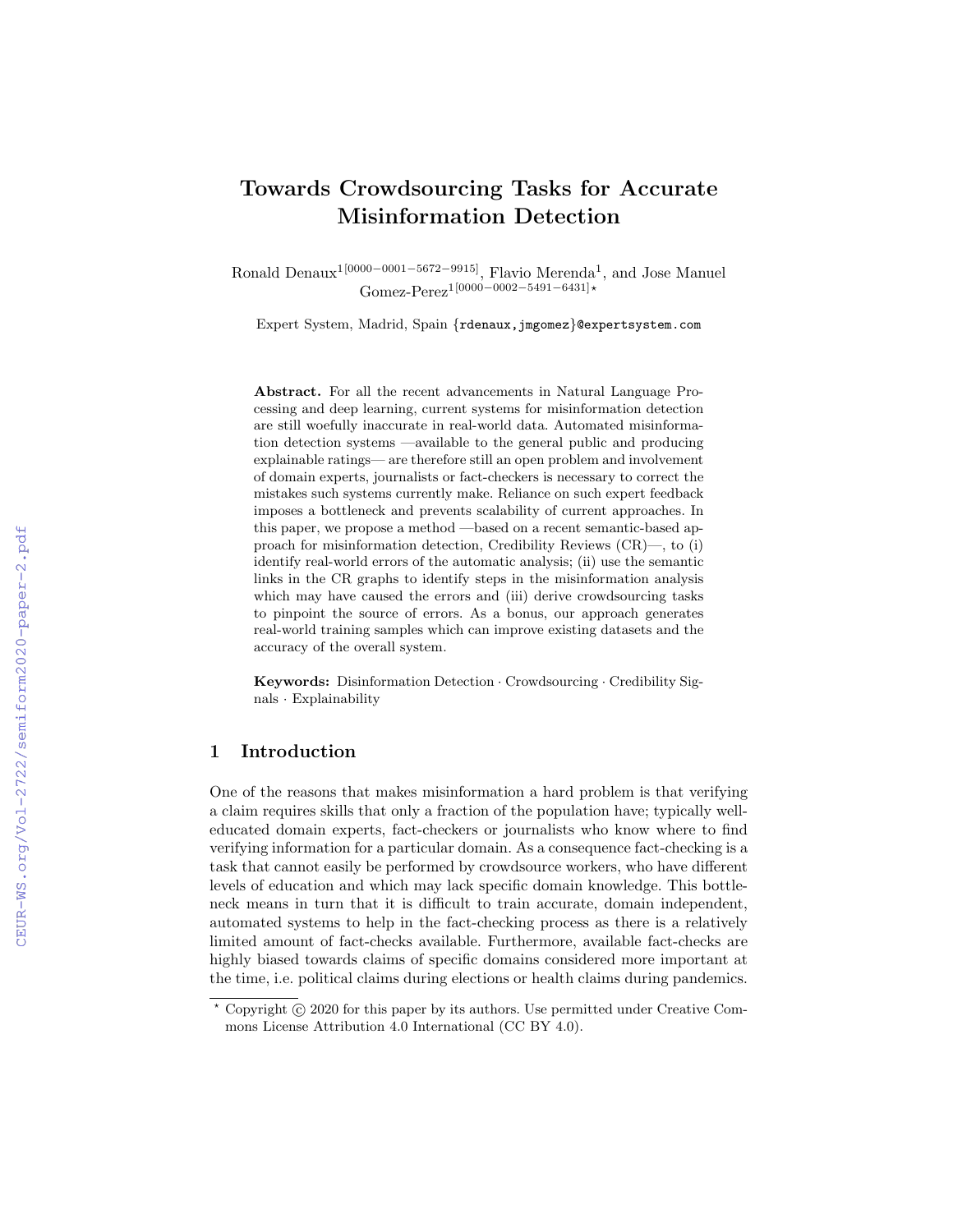#### 2 R. Denaux and F. Merenda and JM Gomez-Perez

Several automated systems have been proposed [\[2](#page-8-0)[,5,](#page-8-1)[4,](#page-8-2)[11\]](#page-8-3) to help in misinformation detection tasks. However, their accuracy is still quite poor at the overall task of detecting misinforming claims, articles or social media posts in the wild. Ideally, these systems would catch misinformation before it is spread on social media, which means they should be accurate based on the content of the reviewed item. Current content-based systems only achieve about 72% accuracy [\[4\]](#page-8-2) on datasets like FakeNewsNet, which are relatively easy as they (i) provide plenty of content (news articles), (ii) are simplified into a binary classification (fake or real), and (iii) which have been already reviewed by fact-checkers<sup>[1](#page-1-0)</sup>.

In our previous work on Linked Credibility Reviews (LCRs) [\[4\]](#page-8-2), we showed that our implementation, called acred, obtained state of the art results based on the following steps:

- simple content decomposition: basing the credibility of more complex documents like articles and tweets on its parts like sentences or linked articles and metadata like its publisher website. In our current implementation of acred, we have introduced a checkworthiness filter to only take into account sentences which are factual statements.<sup>[2](#page-1-1)</sup>.
- linking those sentences to a database of claims already reviewed. This linking was achieved using simple, domain-independent linguistic tasks such as semantic similarity and stance detection for which high accuracy deep learning models can be trained (92% accuracy on stance detection and 83 pearson correlation on semantic similarity, using RoBERTa)
- normalising existing evidence for:
	- claims from ClaimReviews provided by reputable fact-checkers and
	- websites from reputation scores by WebOfTrust, NewsGuard, and others.

Surprisingly, initial error analysis showed that most of the errors could be traced back to the sentence linking steps. One of the advantages of the LCR approach is that it generates a graph of sub-reviews, rather than just producing a single credibility label. In this paper we propose a method for exploiting the traceability of LCRs in order to (i) be able to crowdsource the error analysis process and (ii) derive new training samples for credibility review subtasks like semantic similarity and stance detection.

# 2 Problem and Intuition

Consider the tweet shown in Figure [1a.](#page-3-0) Using acred, we can generate a credibility review for that tweet, which we can show to the users in a couple of ways. The

<span id="page-1-0"></span><sup>1</sup> Social signals (replies, likes, etc.) provide further evidence which can improve  $\arccuracy[10,11]$  $\arccuracy[10,11]$  $\arccuracy[10,11]$ , but can only be used *after* the content has spread.

<span id="page-1-1"></span><sup>&</sup>lt;sup>2</sup> This is implemented as a RoBERTa model [\[6\]](#page-8-5) finetuned on a combination of datasets: CBD [\[7\]](#page-8-6), Clef'20 Task 1 (see [https://github.com/sshaar/](https://github.com/sshaar/clef2020-factchecking-task1) [clef2020-factchecking-task1\)](https://github.com/sshaar/clef2020-factchecking-task1) and claims extracted from ClaimReview metadata. We obtain f1 weighted scores of 0.85 on Clef'19 Task 1 and 0.95 on 2020 debate (see [https://github.com/idirlab/claimspotter/tree/master/data/two](https://github.com/idirlab/claimspotter/tree/master/data/two_class) class)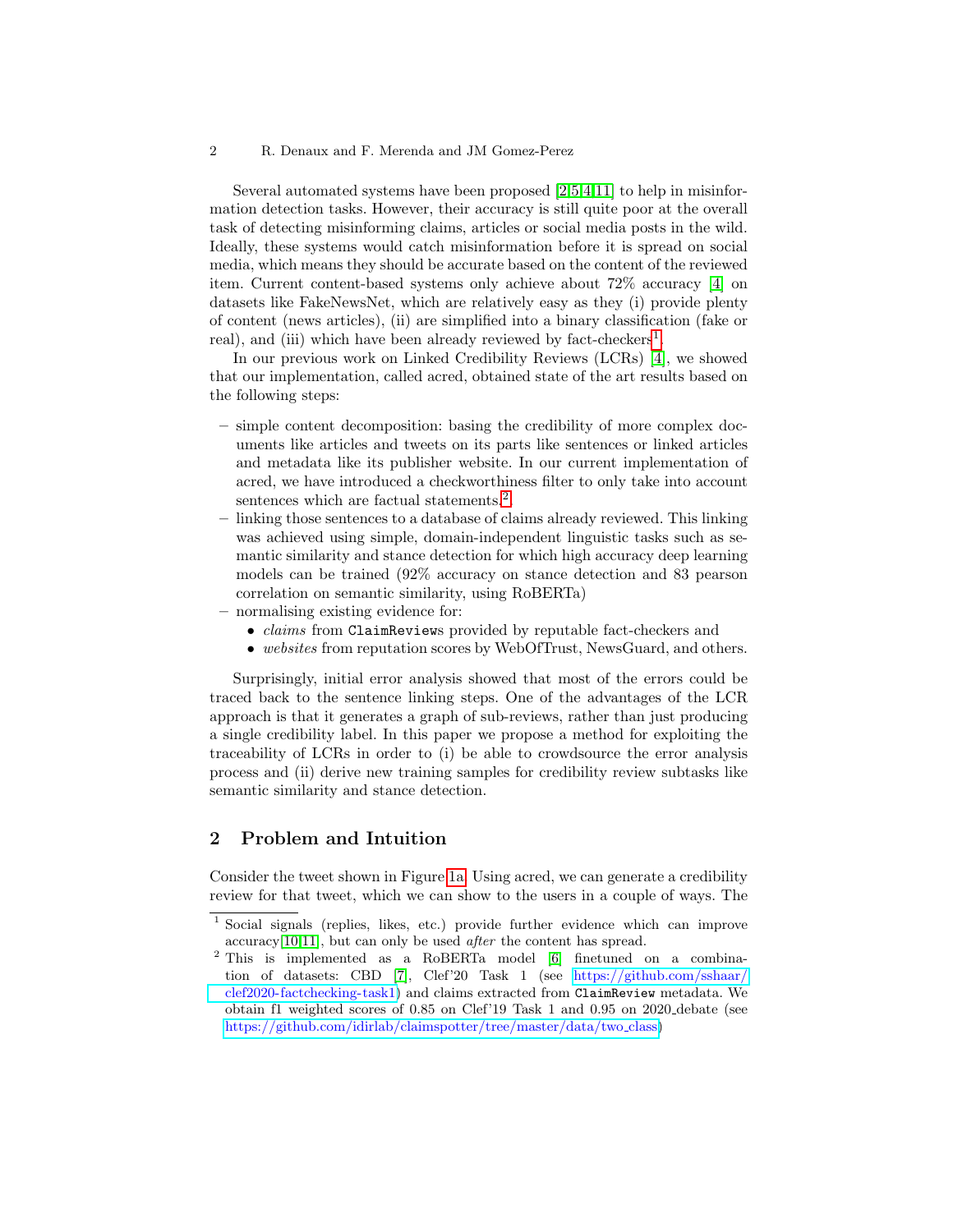most concise way is shown as a bar on top of the tweet in Fig. [1a;](#page-3-0) the bar displays the acred credibility label for the tweet. To the right of the label, we see a couple of buttons that allow users to provide feedback about whether they agree (happy face) or disagree (sad face) with the label assigned by the system. In this case, the numbers indicate there's a clear majority of users who disagree with the label, which tells us that something has gone wrong in acred's analysis. The challenge is figuring out which step(s) in the acred analysis introduced errors. Fig. [2a](#page-3-1) shows the graph of all the evidence gathered and considered by acred in order to produce the "credible" label shown to the user. Each of the "meter" icons is a sub-review —e.g. a credibility review of one sentence in the tweet, or a similarity review between that sentence and some other sentence for which a credibility value is known— which contributed to the final rating, therefore any of those steps could have introduced an error, but which ones? Obviously we do not want to generate tasks for all 36 sub-reviews. Instead, we want to select the sub-reviews most likely to have produced the error. The rest of the paper discusses how to do that and what kind of crowdsourcing task could be used to find errors in the graph.

Intuition for our approach LCR bots, responsible for contributing the subreviews, will tend to apply heuristics to select certain sub-reviews (and discard others). In Figure [1b](#page-3-0) we see an interface showing a card for the final credibility review for the tweet. In essence, it is summarising the graph shown in Fig. [2a.](#page-3-1) The generated explanation clearly only uses some of the evidence in the graph. In particular, we see that the explanation hinges on just one of the sentences in the tweet and it agreeing with a similar sentence found on a website deemed to be credible. This chain of evidence is shown in Fig [2b,](#page-3-1) which is a subset of 7 (out of the initial 36) sub-reviews from [2a.](#page-3-1) In this sub-graph, all the sub-reviews directly contribute to the final label. Since the final label is erroneous, one or more of these evidence nodes must have introduced some error.<sup>[3](#page-2-0)</sup>

### 3 Crowdacred

In this section we formalise the problem and our approach, called Crowdacred.

#### 3.1 Preliminaries

Schema.org Reviews and Credibility Reviews Linked Credibility Reviews (LCR) [\[4\]](#page-8-2), is a linked data model for composable and explainable misinformation detection. A *Credibility Review* (CR) is an extension of the generic Review data model defined in Schema.org. A Review R can be conceptualised as a tuple  $(d, r, p)$  where R:

– reviews a *data item d*, via property itemReviewed, this can be any linkeddata node (e.g. an article, claim or social media post).

<span id="page-2-0"></span><sup>&</sup>lt;sup>3</sup> Note that some of the discarded sub-reviews may also be erroneous, but those errors did not contribute to the final label, hence we ignore them.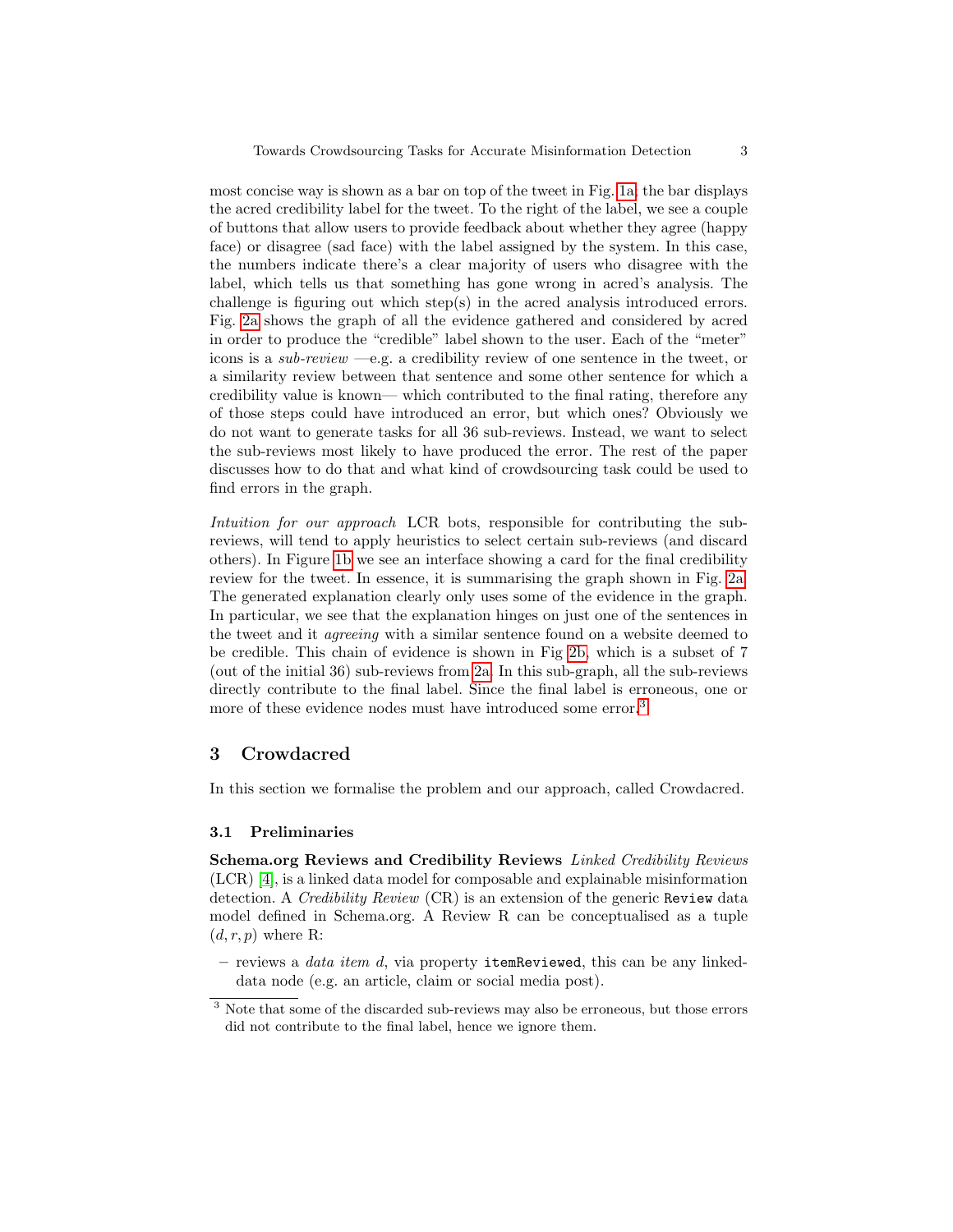<span id="page-3-0"></span>

Fig. 1: Example UIs for a (dis)agreement task for a tweet. The user can provide feedback about correct or incorrect labels predicted by acred.

<span id="page-3-1"></span>

Fig. 2: Evidence graph for the credibility review and tweet shown in Fig. 1. The big "meter" icon represents the main credibility review, next to the icon for the tweet. All the other nodes form the evidence gathered by acred and used to determine the credibility of the tweet.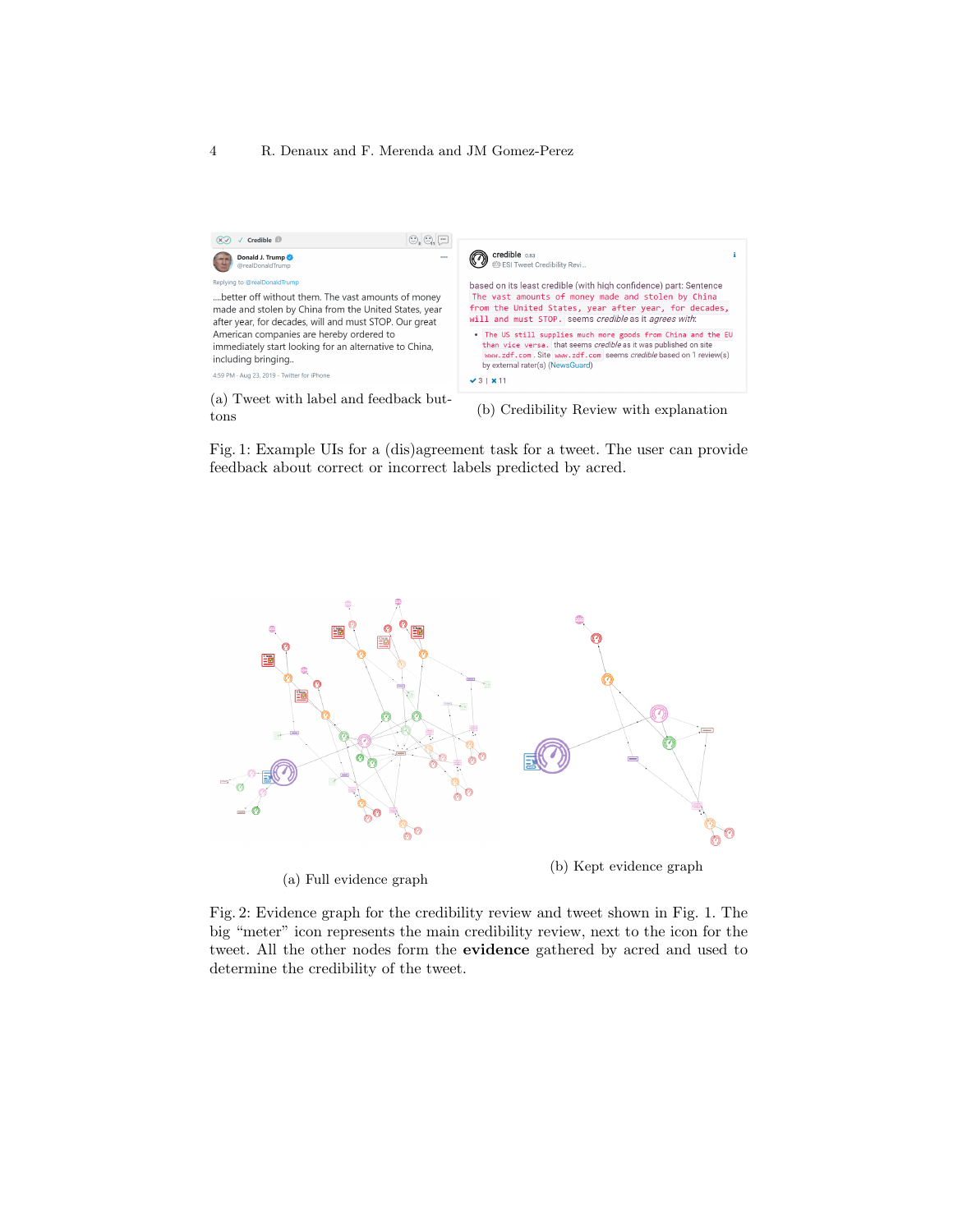Towards Crowdsourcing Tasks for Accurate Misinformation Detection 5

- $-$  assigns a numeric or textual *rating r* to (some, often implicit, reviewAspect of)  $d$ , via property reviewRating
- *optionally provides provenance information*  $p$ , e.g. via properties **author** and isBasedOn.

A Credibility Review (CR) is a subtype of Review, defined as a tuple  $\langle d, r, c, p \rangle$ , where the CR:

- $r$  must have reviewAspect credibility and is recommended to be expressed as a numeric value in range  $[-1, 1]$  and is qualified with a *rating confidence* c (in range  $[0, 1]$ ).
- the provenance  $p$  is mandatory and must include information about:
	- *credibility signals* (CS) used to derive the credibility rating, which can be either (i) Reviews for data items relevant to  $d$  or (ii) ground credibility signals (GCS) resources (which are not CRs) in databases curated by a trusted person or organization.
	- the *author* of the review. The author can be a person, organizations or bot. Bots are automated agents that produce CRs.

For this paper, the main thing to take into account is that the CR for a particular data item (e.g. a Tweet) is composed of many "sub reviews" which are available by following the provenance relation  $p$ . For any specific  $CR_i$ , we refer to the overall set of nodes  $V_i$  (Reviews, authors, data items and GCS) and links between them  $(E_i)$  as the *Evidence Graph*  $G_i = (V_i, E_i)$  for  $CR_i$ .

Crowdsourcing Review Tasks A Crowdsourcing Review Task (subsequently simply referred as task) t is defined as a tuple  $\langle d, a, o \rangle$ , where d is a data item to be reviewed by the user;  $a$  is the aspect of  $d$  that needs to be reviewed; and  $o$  is a set of possible review values. Tasks need to be performed by human users, hence we require a function  $f_{\text{render}}$  which renders the task in a way that a user can inspect. The user performs the task by inspecting the rendering and selecting one of the available options, which produces a review of the form  $(d, r_a, p_u)$ ; where  $r_a$  is a rating for aspect a and the **ratingValue** is one of the options in o.

#### 3.2 Problem Statement and Overview

Given an unlabeled data item d and an automatically derived credibility review for it,  $CR_d = (d, r_d, c_d, p_d)$  —and therefore its corresponding evidence graph  $G_d = (V_d, E_d)$ , create simple tasks  $t_1, t_2, ..., t_n$ , which can be performed by un-(or minimally)trained workers and which (i) allows us to decide whether  $r_d$ is accurate and (ii) if  $r_d$  is not accurate, identifies sub-reviews  $R_d^i \in V_d$  which directly caused the error. Furthermore, aim to minimise the number of tasks  $n$ .

In this paper, we propose a two-step method to derive such tasks:

- 1. collect agreement with overall rating  $r_d$
- 2. for ratings with high disagreement:
	- identify candidate reviews in the *evidence graph* for  $r_d$  and
	- derive tasks from the identified candidate reviews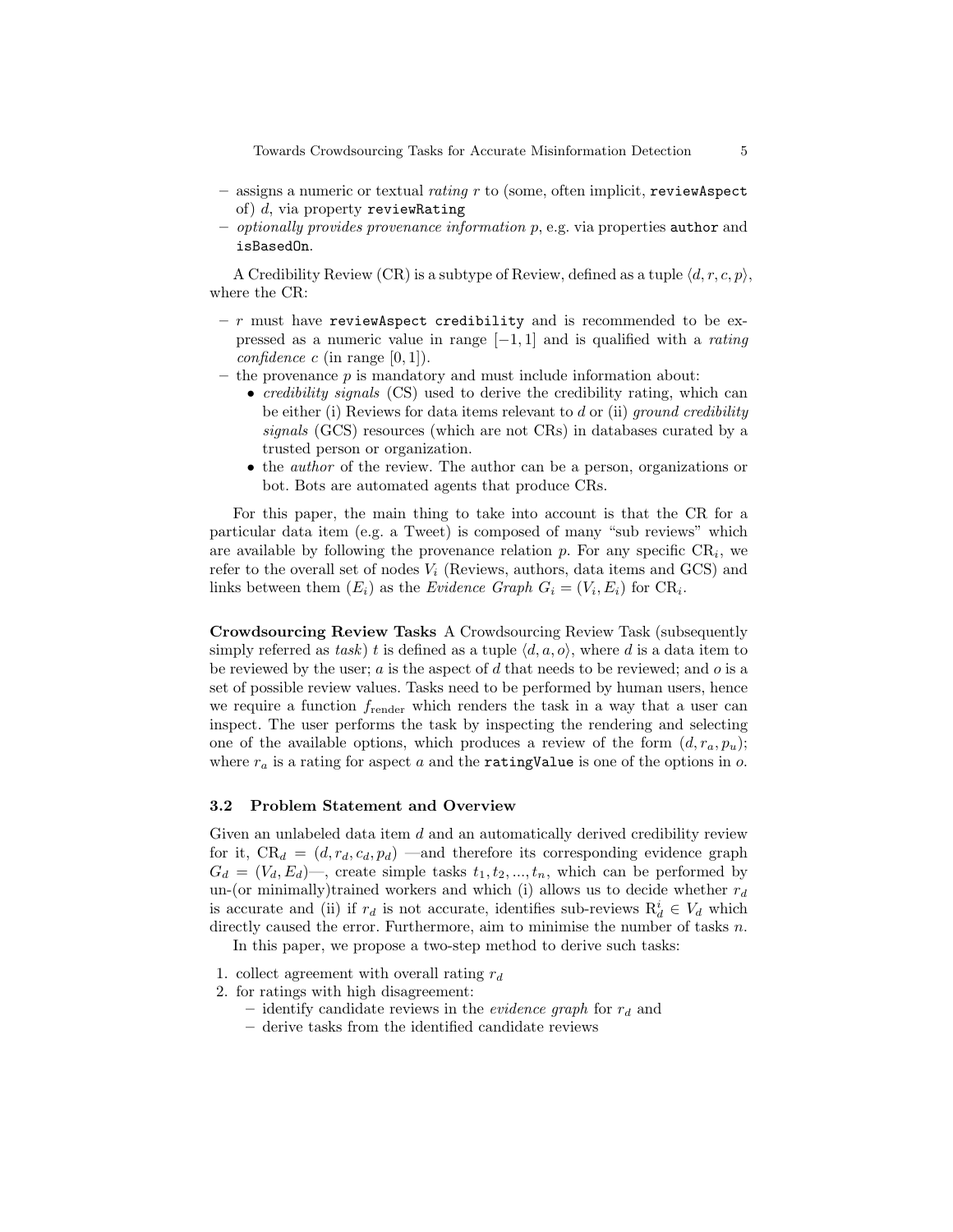6 R. Denaux and F. Merenda and JM Gomez-Perez

#### 3.3 Capturing Overall Agreement with Credibility Reviews

In this first step, we generate tasks for users to help us identify CR instances which have an inaccurate credibility rating. For this, we exploit the explainability of credibility ratings. We propose the following task:

Given a user u and a credibility review  $CR_d$  for data item d, we define  $t_{\text{agreement}} = \langle \text{CR}_d, \text{agreement}, o_{\text{agreement}} \rangle$  as a task where the user is shown a summary of  $CR_d$  (likely including a rendering of d), and is asked to produce a rating  $o_{\text{agreement}} = \{\text{agree}, \text{disagree}\}\.$  For this task we consider two specific rendering functions:

- label maps the values  $r_d$  and  $c_d$  onto a credibility label. For example,  $r_d$ 0.5 and  $c_d > 0.75$  could map to "credible".
- explain generates a more complex textual explanation by following the provenance information  $p_d$  (recursively).

The result of  $t_{\text{agreement}}$  is an instance of a Review:  $(\text{CR}_d, r_{\text{agreement}}, p_u)$ . An example of such a task, using both rendering functions, is shown in figure [1.](#page-3-0)

Although this task is much easier than performing a full fact-check of an article or claim, it can still be cognitively demanding and some users may not have sufficient knowledge about the domain to make an informed decision. Therefore, we expect this to be a challenging task for most crowdsource workers. As part of the Co-inform project<sup>[4](#page-5-0)</sup>, instead of relying on crowdsource workers, we are asking users of our browser plugin to provide such agreement ratings as an extension of their daily browsing and news consumption habits. As shown in fig. [1a,](#page-3-0) given sufficient users, a concensus can emerge enabling detection of erroneous reviews.

#### 3.4 Finding Candidate Erroneous sub Reviews

Given a credibility review  $CR_d$  which users have rated as erroneous, in this step, we identify sub Reviews  $R_0, R_2, ..., R_n$  which have directly contributed to the final rating and confidence in  $CR_d$ . Recall that  $p_d$  provides provenance information that can be used. In acred, the relevant provenance is implemented by providing a list of sub-reviews via property isBasedOn. This list contains references to all the signals taken into account to derive the rating but in many cases, the majority of these signals are discarded via aggregation functions (e.g. selecting the subreview with highest confidence or with lowest credibility rating  $[4]$ ). Therefore, we propose to define two disjoint subproperties of isBasedOn: isBasedOnDiscarded and isBasedOnKept.

Using these new subproperties we can define a subgraph  $G_d^{\text{kept}}$  of  $G_d$ , which contains only those nodes which can be linked to the final  $CR_d$  via isBasedOnKept edges. To illustrate this idea, figure [2a](#page-3-1) shows an example of a full evidence graph, while figure [2b](#page-3-1) shows only the kept subgraph for the same credibility review. As can be seen from the figures, this step greatly reduces the number of candidate sub reviews, while also ensuring that those reviews directly contributed to the final (presumably erroneous) rating.

<span id="page-5-0"></span><sup>4</sup> <https://coinform.eu/>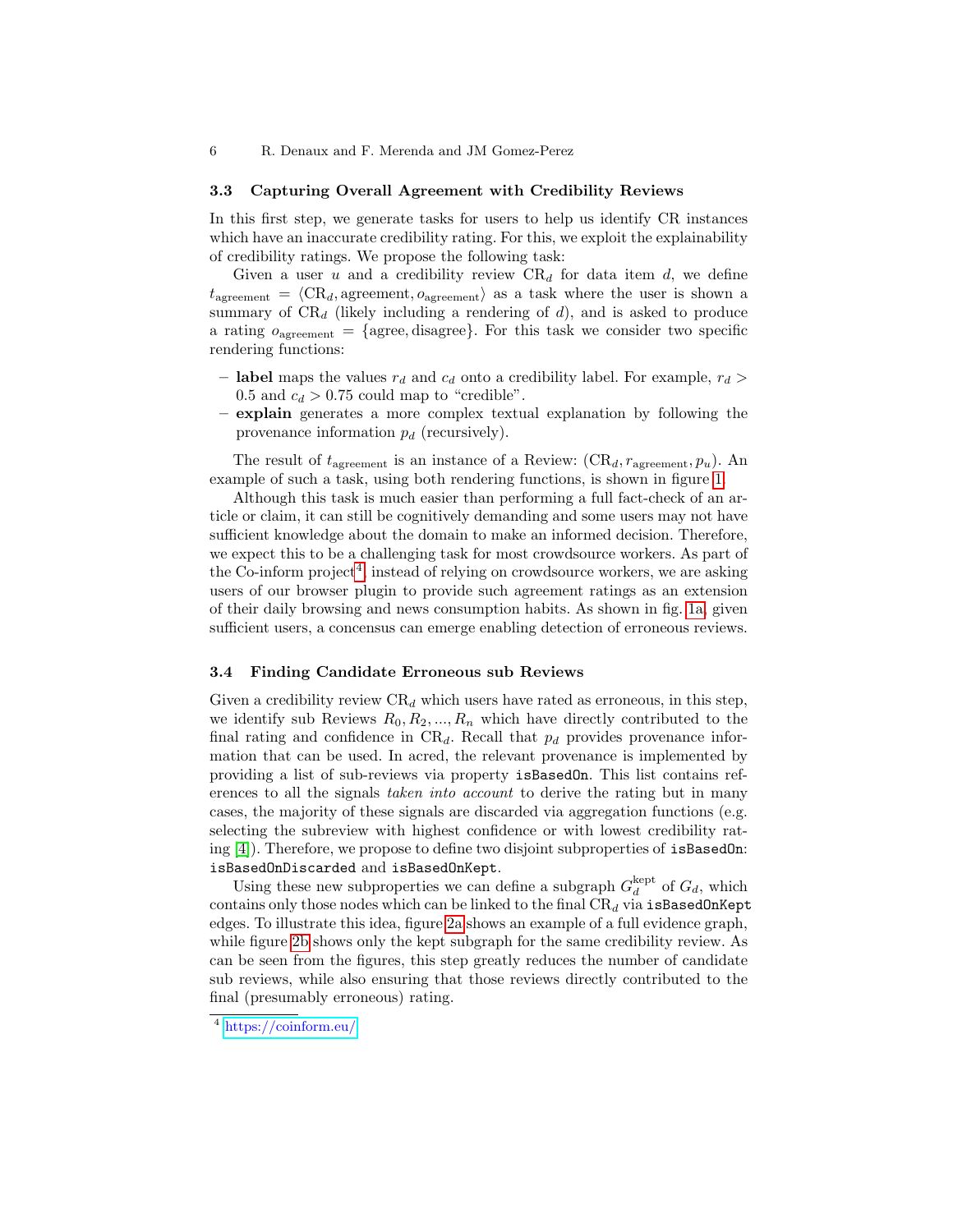#### 3.5 Defining Crowdsourcing Tasks

Now that we have identified a small number of sub-reviews which directly influence the final credibility rating, we can use crowdsourcing to identify which steps contributed erroneous evidence. Although we could define user agreement tasks for the individual steps, we can get more actionable information by asking more specific questions to the users. For this, we need to define custom tasks for each step in acred. Preliminary error analyses in [\[4\]](#page-8-2) showed that most of the errors were caused by the linking steps, therefore we discuss three specific types of Reviews used in acred and how to derive crowdsourcing tasks for them.

SentenceCheckworthinessReview determines whether a Sentence is checkworthy or not. This is the case when the sentence is both factual (i.e. not an opinion or question) and verifiable (someone can, in principle, find out whether the sentence is accurate or not). We derive task  $t_{\text{checkworthy}}$  where  $o_{\text{checkworthy}} =$ {checkworthy, notFactual, notVerifiable}. Table [1](#page-6-0) shows an example rendering (and expected answer), based on the sub-reviews in Figures [2b](#page-3-1) and [1b.](#page-3-0)

<span id="page-6-0"></span>

| Help us to detect if a sentence contains a factual claim                                                                            |
|-------------------------------------------------------------------------------------------------------------------------------------|
| Do you think the following sentence contains a factual claim?                                                                       |
| - "The vast amounts of money made and stolen by China from the United States,<br>year after year, for decades, will and must STOP." |
| $\mathbb Z$ Yes, and the claim can be verified                                                                                      |
| $\Box$ Yes, but nobody could verify it                                                                                              |
| $\Box$ No                                                                                                                           |

Table 1: Example SentenceCheckworthinessReview task

SentenceSimilarityReview assigns a similarity score to a pair of sentences  $\langle s_a, s_b \rangle$ <sup>[5](#page-6-1)</sup>. There are existing crowdsourcing tasks defined for this [\[1\]](#page-8-7), including instructions and a rating schema, which we can reuse to define  $t_{\text{sentenceSimilarity}} =$  $\langle d,$  sentenceSimilarity,  $o_{\text{sentenceSimilarity}}\rangle$ . The schema,  $o_{\text{sentenceSimilarity}}$  consists of a scale of 6 values ranging from 0 (the two sentences are completely dissimilar) to 5 (the two sentences are completely equivalent, as they mean the same thing). See table [2](#page-7-0) for an example.

SentenceStanceReview assigns a stance label describing the relation between a pair of sentences. [6](#page-6-2) Although there are many existing datasets [\[9\]](#page-8-8) for this

<span id="page-6-1"></span><sup>5</sup> This is implemented in acred via a RoBERTa model that has been fine-tuned on

<span id="page-6-2"></span>STS-B [\[3\]](#page-8-9), which has in part been derived from previous semantic similarity tasks [\[1\]](#page-8-7).  $^6$  This is implemented in acred via another RoBERTa model that has been fine-tuned on FNC-1 [\[8\]](#page-8-10).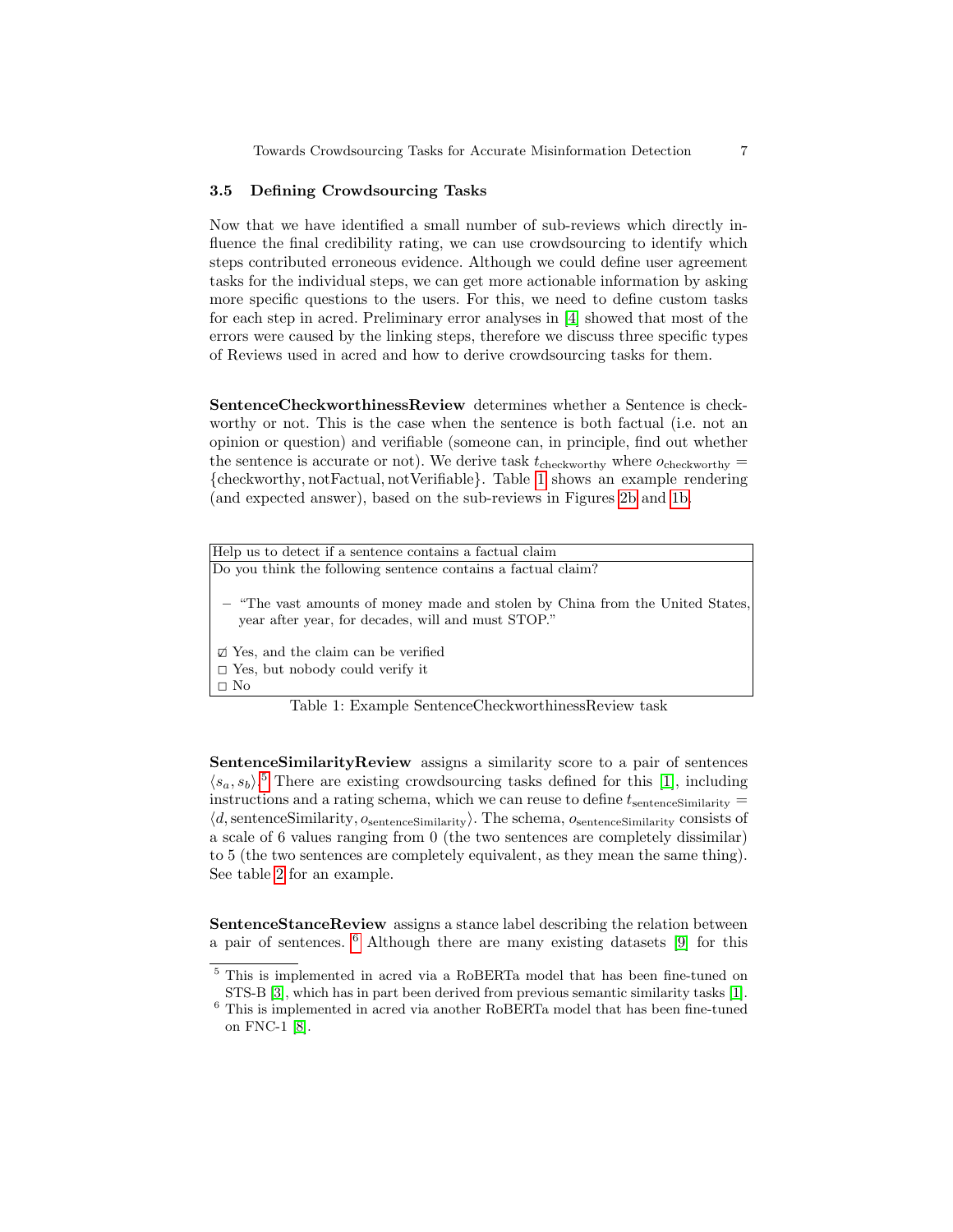<span id="page-7-0"></span>

| Help us to detect how similar are two sentences                                                                                                                                                                         |
|-------------------------------------------------------------------------------------------------------------------------------------------------------------------------------------------------------------------------|
| Choose one of the options that describes the semantic similarity grade between the                                                                                                                                      |
| following pair of sentences.                                                                                                                                                                                            |
| - "The vast amounts of money made and stolen by China from the United States,<br>year after year, for decades, will and must STOP."<br>- "The US still supplies much more goods from China and the EU than vice versa." |
| The two sentences are:                                                                                                                                                                                                  |
| $\Box$ completely equivalent, as they mean the same thing                                                                                                                                                               |
| $\Box$ mostly equivalent, but some unimportant details differ                                                                                                                                                           |
| $\varnothing$ roughly equivalent, but some important information differs/missing                                                                                                                                        |
| $\Box$ not equivalent, but share some details                                                                                                                                                                           |
| $\Box$ not equivalent, but are on the same topic                                                                                                                                                                        |
| $\Box$ on different topics                                                                                                                                                                                              |
|                                                                                                                                                                                                                         |

### Table 2: Example SentenceSimilarityReview Task

problem, they differ in their target labels. We find FNC-1[\[8\]](#page-8-10) labels (agree, disagree, discuss and unrelated) provide a good balance as other datasets often are missing a label for the unrelated case. Also, the FNC-1 labels have the advantage that they describe symmetric relations (although this is arguable for discuss), while other datasets use asymmetric relations like query. Therefore we define tasks  $t_{\text{sentenceStance}} = \langle d, \text{sentenceStance}, o_{\text{sentenceStance}} \rangle$  where  $o_{\text{sentenceState}} = \{\text{agree}, \text{disagree}, \text{discuss}, \text{unrelated}\}.$  Table [3](#page-7-1) shows an example of such a task.

<span id="page-7-1"></span>

|                                                    | Help us to better understand the relation between two sentences                                                                                                   |
|----------------------------------------------------|-------------------------------------------------------------------------------------------------------------------------------------------------------------------|
|                                                    | Choose one of the options that describes the relation between the                                                                                                 |
| following sentences.                               |                                                                                                                                                                   |
| year after year, for decades, will and must STOP." | - "The vast amounts of money made and stolen by China from the United States,<br>- "The US still supplies much more goods from China and the EU than vice versa." |
| The two sentences:                                 |                                                                                                                                                                   |
| $\Box$ agree with each other                       | $\Box$ disagree with each other                                                                                                                                   |
| $\varnothing$ discuss the same issue               | $\Box$ are unrelated                                                                                                                                              |
|                                                    |                                                                                                                                                                   |

Table 3: Example SentenceStanceReview Task

### 4 Summary and Future Work

In this paper, we presented Crowdacred, a method for extending Linked Credibility Reviews to be able to crowdsource (i) the detection of inaccurate credibility reviews, (ii) the error analysis or erroneous reviews and (iii) generation of realistic sample data for NLP subtasks needed for accurate misinformation detection. We are currently implementing the proposed method on top of acred [\[4\]](#page-8-2) and plan